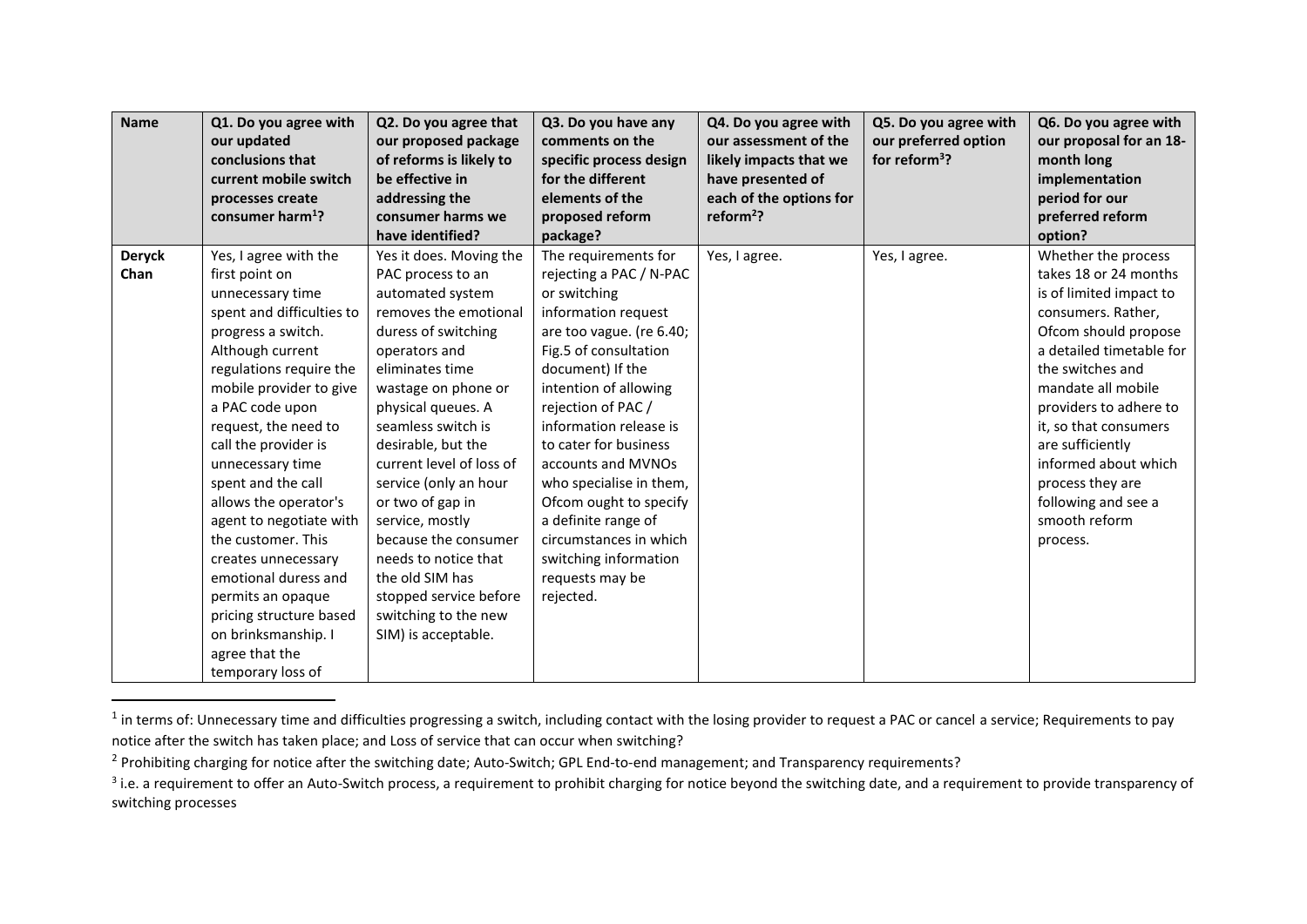| <b>Name</b>                   | Q1. Do you agree with<br>our updated<br>conclusions that<br>current mobile switch<br>processes create<br>consumer harm <sup>1</sup> ? | Q2. Do you agree that<br>our proposed package<br>of reforms is likely to<br>be effective in<br>addressing the<br>consumer harms we<br>have identified? | Q3. Do you have any<br>comments on the<br>specific process design<br>for the different<br>elements of the<br>proposed reform<br>package?                                                                                                                     | Q4. Do you agree with<br>our assessment of the<br>likely impacts that we<br>have presented of<br>each of the options for<br>reform <sup>2</sup> ? | Q5. Do you agree with<br>our preferred option<br>for reform $3$ ?                                                                               | Q6. Do you agree with<br>our proposal for an 18-<br>month long<br>implementation<br>period for our<br>preferred reform<br>option? |
|-------------------------------|---------------------------------------------------------------------------------------------------------------------------------------|--------------------------------------------------------------------------------------------------------------------------------------------------------|--------------------------------------------------------------------------------------------------------------------------------------------------------------------------------------------------------------------------------------------------------------|---------------------------------------------------------------------------------------------------------------------------------------------------|-------------------------------------------------------------------------------------------------------------------------------------------------|-----------------------------------------------------------------------------------------------------------------------------------|
|                               | service causes harm,<br>but I believe this is a<br>technical issue rather<br>than a regulatory issue.                                 |                                                                                                                                                        |                                                                                                                                                                                                                                                              |                                                                                                                                                   |                                                                                                                                                 |                                                                                                                                   |
| Jonathan<br>Ringrose          | l agree 100% with<br>above.                                                                                                           | Indeed this will be a<br>welcome change I<br>hope is implemented.                                                                                      | This proposal will be<br>brilliant if<br>implemented I have<br>changed my network<br>twice over the past 8<br>years and both times<br>involved lengthy phone<br>calls to be passed<br>across multiple<br>departments and<br>"begging / pleading" to<br>stay. | Yes                                                                                                                                               | Yes                                                                                                                                             | Yes                                                                                                                               |
| <b>Michael</b><br>Coley       | Yes                                                                                                                                   | Yes                                                                                                                                                    | No                                                                                                                                                                                                                                                           | Yes                                                                                                                                               | Yes                                                                                                                                             | Yes                                                                                                                               |
| <b>Stephen</b><br><b>Bell</b> |                                                                                                                                       |                                                                                                                                                        |                                                                                                                                                                                                                                                              |                                                                                                                                                   | Excellent idea, I believe<br>it should be a lot easier<br>to switch any time you<br>wnat and not be forced<br>to stay when you don't<br>want to |                                                                                                                                   |
| <b>Name</b><br>withheld 1     | Yes, it's always a major<br>issue to switch<br>providers and this idea<br>sounds ideal, as long as                                    | I would hope so                                                                                                                                        | It sounds ideal                                                                                                                                                                                                                                              | Fully agree                                                                                                                                       | Yes                                                                                                                                             | Yes.                                                                                                                              |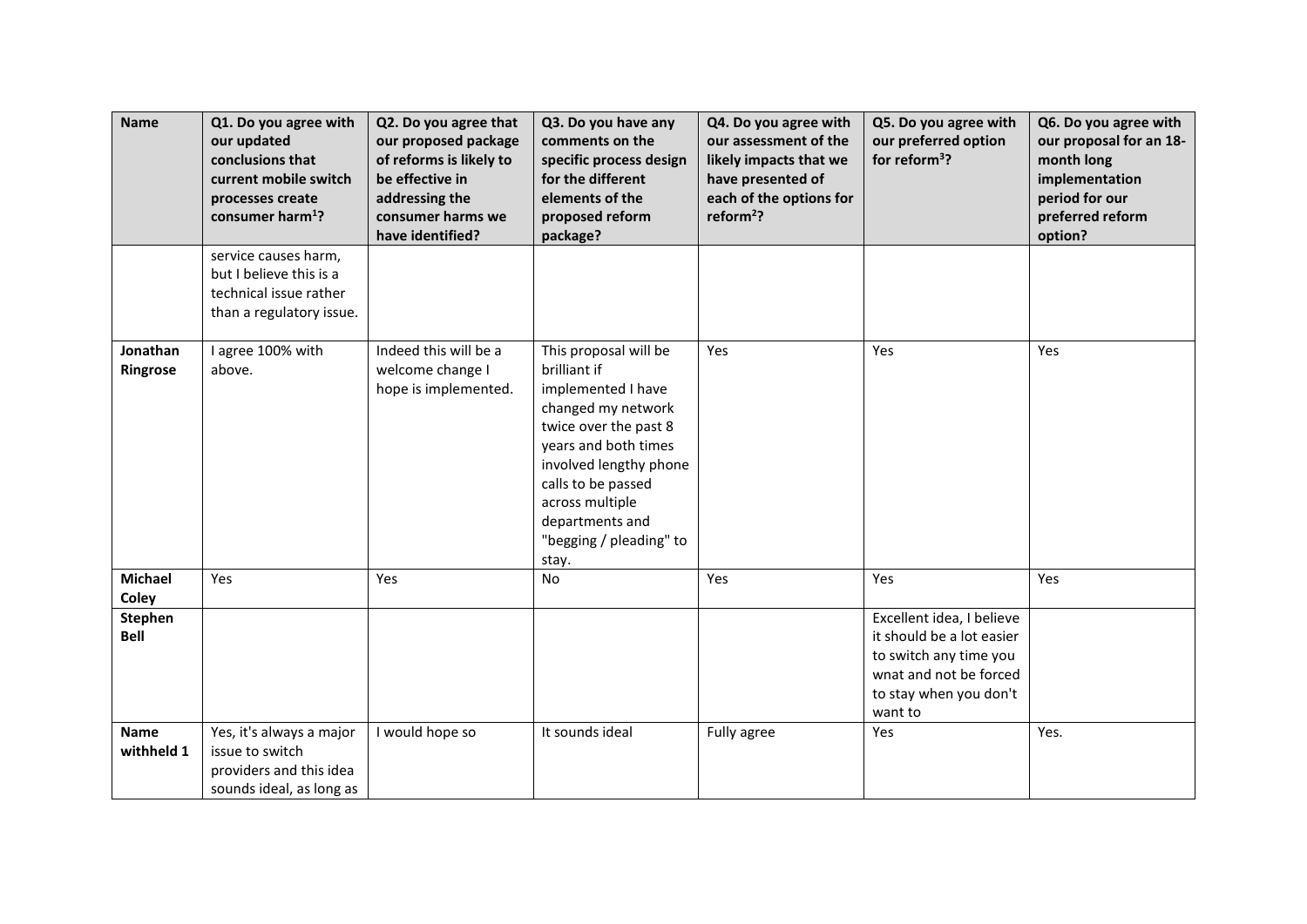| <b>Name</b>                       | Q1. Do you agree with<br>our updated<br>conclusions that<br>current mobile switch<br>processes create<br>consumer harm <sup>1</sup> ?                           | Q2. Do you agree that<br>our proposed package<br>of reforms is likely to<br>be effective in<br>addressing the<br>consumer harms we<br>have identified? | Q3. Do you have any<br>comments on the<br>specific process design<br>for the different<br>elements of the<br>proposed reform<br>package? | Q4. Do you agree with<br>our assessment of the<br>likely impacts that we<br>have presented of<br>each of the options for<br>reform <sup>2</sup> ? | Q5. Do you agree with<br>our preferred option<br>for reform <sup>3</sup> ?                                                                                                                                                                                                                                                                                            | Q6. Do you agree with<br>our proposal for an 18-<br>month long<br>implementation<br>period for our<br>preferred reform<br>option? |
|-----------------------------------|-----------------------------------------------------------------------------------------------------------------------------------------------------------------|--------------------------------------------------------------------------------------------------------------------------------------------------------|------------------------------------------------------------------------------------------------------------------------------------------|---------------------------------------------------------------------------------------------------------------------------------------------------|-----------------------------------------------------------------------------------------------------------------------------------------------------------------------------------------------------------------------------------------------------------------------------------------------------------------------------------------------------------------------|-----------------------------------------------------------------------------------------------------------------------------------|
|                                   | the company does<br>what's expected                                                                                                                             |                                                                                                                                                        |                                                                                                                                          |                                                                                                                                                   |                                                                                                                                                                                                                                                                                                                                                                       |                                                                                                                                   |
| <b>Steven</b><br><b>Mcdermott</b> | Yes it is a long process.<br>Working in the industry<br>you can be on hold for<br>anywhere up to 2<br>hours because the<br>current provider is<br>wasting time. | Yes                                                                                                                                                    | My only question is<br>proof of ownership                                                                                                | Yes                                                                                                                                               | Yes                                                                                                                                                                                                                                                                                                                                                                   | Yes it should be a trial                                                                                                          |
| <b>Stuart</b><br>Latham           |                                                                                                                                                                 |                                                                                                                                                        |                                                                                                                                          |                                                                                                                                                   | This looks like one of<br>OFCOM's best ideas for<br>Mobile Contracts to<br>date.<br>Will the transfer Text<br>PAC from one Mobile<br>provider to the other<br>include the Unlocking<br>of the transferring<br>Mobile.<br>My recent experience<br>from moving our<br><b>Business Mobiles from</b><br>EE to Vodafone in 2016<br>was delayed by EE's<br>locking to their |                                                                                                                                   |